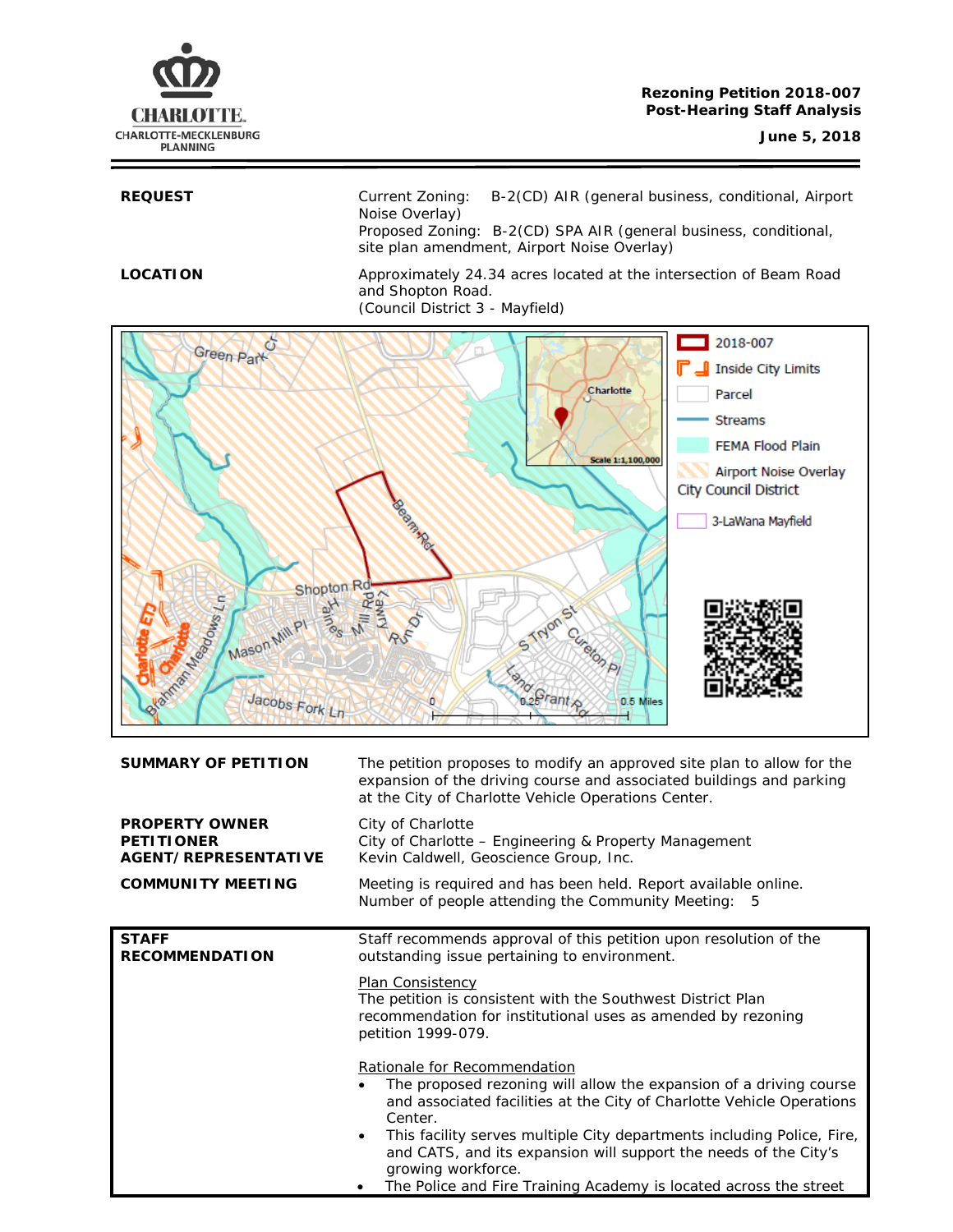| from this site on Beam Road creating easy access for training       |
|---------------------------------------------------------------------|
| opportunities.                                                      |
|                                                                     |
| The proposed use is appropriate within the Airport Noise Overlay.   |
| The area around Beam Road, north of Shopton Road, is                |
| recommended for and developed as primarily office/industrial uses   |
| and will not be negatively impacted by the proposed expansion.      |
| A buffer will be provided along the adjoining property line where   |
| the vacant property is zoned R-3 (single family residential).       |
| However, staff anticipates the property will not remain residential |
| as the area plan recommends office/industrial uses for the site.    |

## **PLANNING STAFF REVIEW**

# • **Proposed Request Details**

The site plan amendment contains the following changes:

- Proposes to expand the City of Charlotte Vehicle Operations Center into the northern portion of the site that is currently wooded area/undeveloped.
- Site improvements associated with the expansion include:
	- New 1,320 square foot training building with upper level observation deck and associated parking area.
	- New multi-use paved training area.
	- Security fencing around the perimeter of the new training facility/use area.
	- New gravel storage area within a gated enclosure and additional parking spaces in the existing facility area on the interior of the site.
- Proposed 50-foot Class C buffer along the property line that abuts acreage zoned R-3 (single family residential) to the north. Buffer width may be reduced 25% to 37.50 feet with a six-foot high opaque fence or berm.
- Provides a 30-foot setback along Beam Road to match the required setback for the adjacent property zoned R-3 (single family residential).
- Proposed six-foot sidewalk along Beam Road.
- Notes future right-of-way 57 feet from center line for Beam Road.



- The majority of the subject site is developed with the existing City of Charlotte Vehicle Operations Center. This facility provides training for City employees whose primary responsibility includes operating various types of vehicles.
- The site was rezoned via 1999-079 in order to allow the construction of the facility, with the northern portion of the site (approximately 6.5 acres) to remain as undisturbed wooded area and serve as a buffer for the residential uses to the north.
- The proposed site is surrounded by a mix of single family neighborhoods, apartment communities, office/warehouse, retail, and Charlotte Fire Training Academy and Charlotte Mecklenburg Police Academy, and vacant/undeveloped acreage.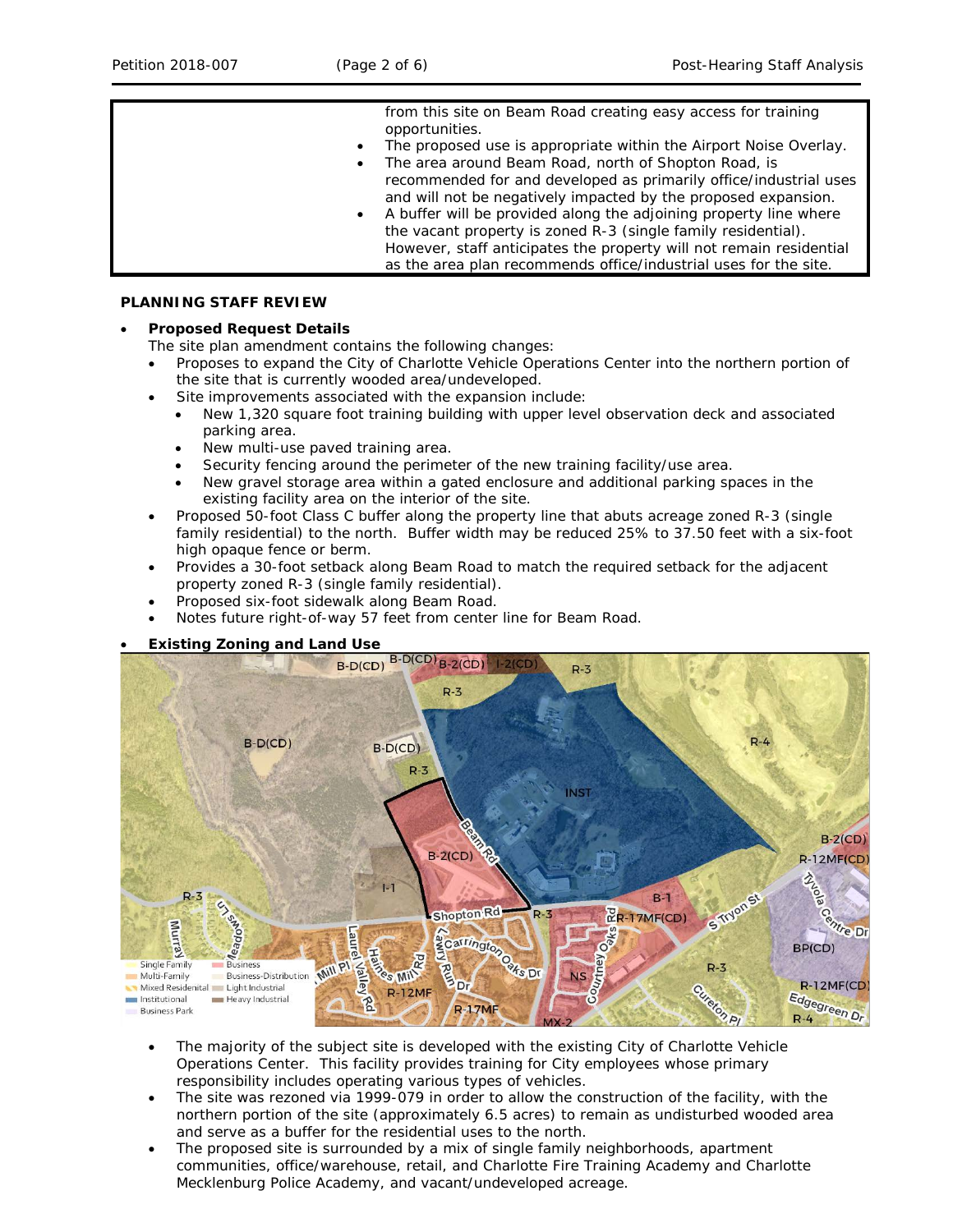

The subject site is developed with the existing City of Charlotte Vehicle Operations Center.



Properties to the south across Shopton Road are developed with apartments.



The property to the east across Beam Road is the Charlotte Fire Training Academy and Charlotte Mecklenburg Police Academy.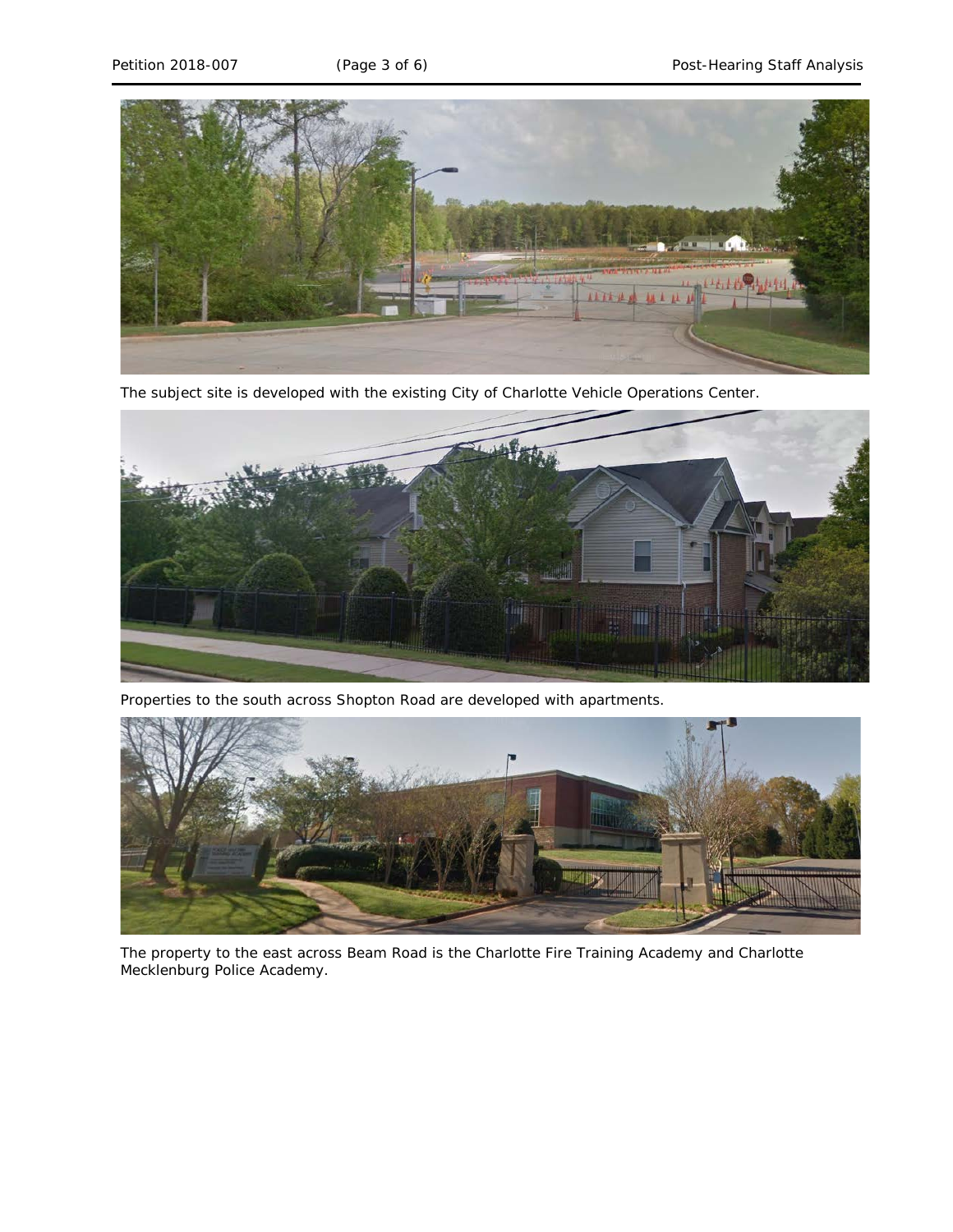

Properties to the north and west are undeveloped land.



| <b>Petition Number</b> | Summary of Petition                                                                                                                                   | <b>Status</b> |
|------------------------|-------------------------------------------------------------------------------------------------------------------------------------------------------|---------------|
| 2017-097               | Rezone approximately 117.16 acres to allow a<br>commercial/industrial/warehouse park with up to 1,000,000<br>square feet of building area.            | Pending       |
| 2017-010               | Rezoned approximately 2.18 acres to allow the expansion of<br>an existing sanitation business.                                                        | Approved      |
| 2016-135               | Rezone approximately 2.60 acres to allow a convenience<br>store with fuel sales.                                                                      | Withdrawn     |
| 2016-116               | Rezoned approximately 15.87 acres to allow up to 124<br>attached dwelling units and one single family residential<br>home on a vacant parcel of land. | Approved      |
| 2015-069               | Rezoned approximately 4.29 acres to allow 72 multi-family<br>dwelling units.                                                                          | Approved      |
| 2014-058               | Rezoned to allow the construction of up to 295 multi-family<br>residential units at a density of 9.54 units per acre.                                 | Approved      |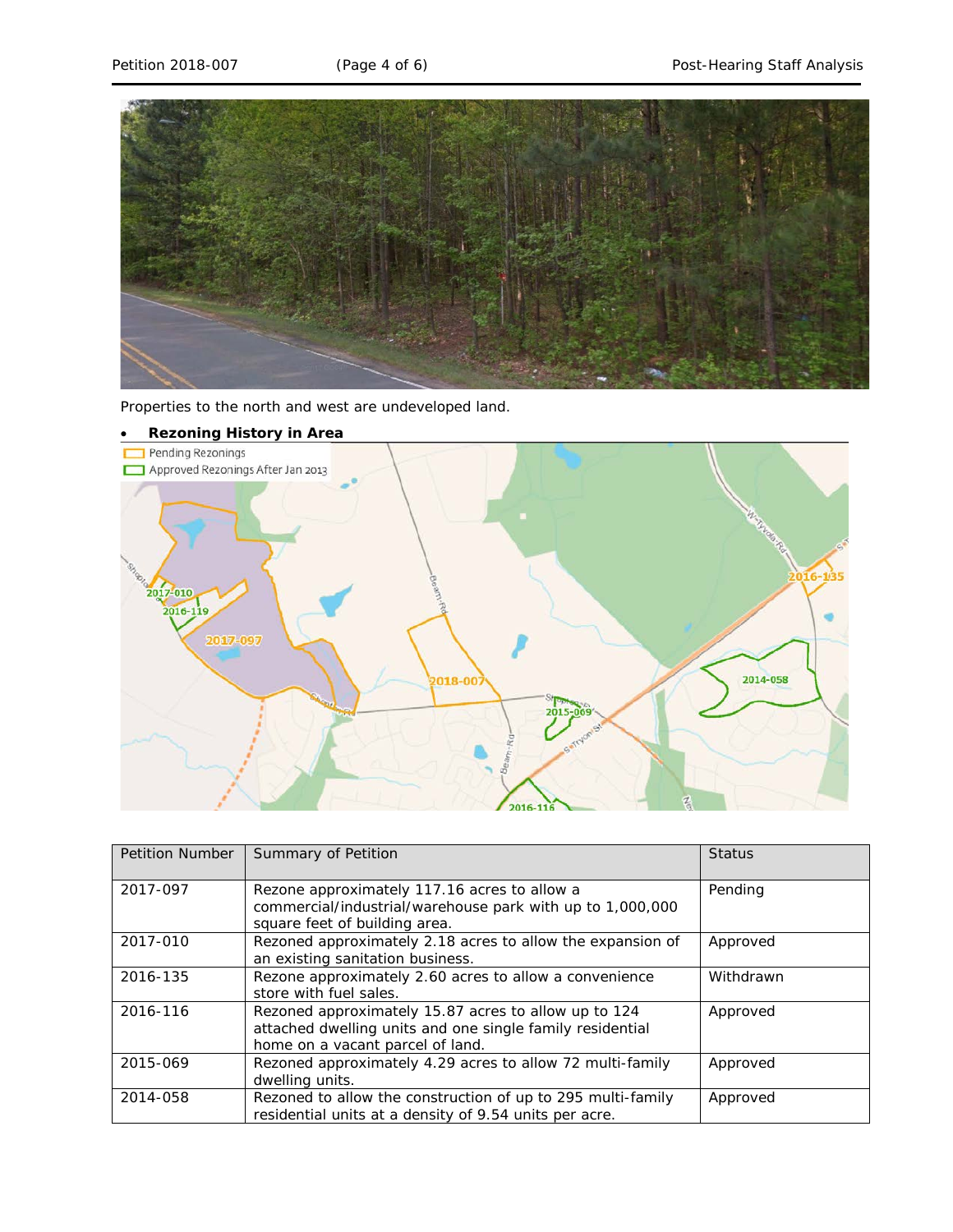

- The *Southwest District Plan* (1991) recommends institutional uses for this site, as amended by rezoning petition 1999-079 when it was rezoned B-2(CD) to accommodate the present use as a vehicle training facility.
- **TRANSPORTATION CONSIDERATIONS**
	- The site is located at the intersection of two minor thoroughfares. The proposed use is an expansion of the existing Charlotte-Mecklenburg Police Department and the Charlotte Fire Department training facility. The site plan commits to extension of the sidewalk on Beam Road and dedication of the future right-of-way.
	- **Vehicle Trip Generation:** The site is currently occupied by a vehicle training facility, used by the Charlotte-Mecklenburg Police Department and the Charlotte Fire Department. The proposed rezoning would expand the existing use. There is no trip generation code that accurately depicts this use.

**DEPARTMENT COMMENTS** (see full department reports online)

- **Charlotte Area Transit System:** No outstanding issues.
- **Charlotte Department of Housing and Neighborhood Services:** No outstanding issues.
- **Charlotte Fire Department:** No outstanding issues.
- **Charlotte-Mecklenburg Schools:** No comments submitted.
- **Charlotte Water:** Charlotte Water has accessible water system infrastructure for the rezoning boundary via an existing eight-inch water distribution main located along Beam Road and an existing 12-inch water distribution main located along Shopton Road.
- **Engineering and Property Management:**
	- **Arborist:** No trees can be removed from the right-of-way of any existing or newly created City maintained street without explicit permission from the City Arborist or his designee. The location of structures/driveways/other items illustrated on the site plan are conceptual in nature and do not confirm or imply authorization by the City to remove any City trees located in street rightof-way; City Council approval of the rezoning site plan does not confirm or imply authorization by the City Arborist to remove any tree located in a public street right-of-way. No trees can be planted in the right-of-way of any existing or newly created City maintained street without explicit permission from the City Arborist or his designee. See Outstanding Issues, Note 1.
	- **Erosion Control:** No outstanding issues.
	- **Land Development:** No outstanding issues.
	- **Storm Water Services: See Outstanding Issues, Note 2. Addressed**
	- **Urban Forestry:** No outstanding issues.